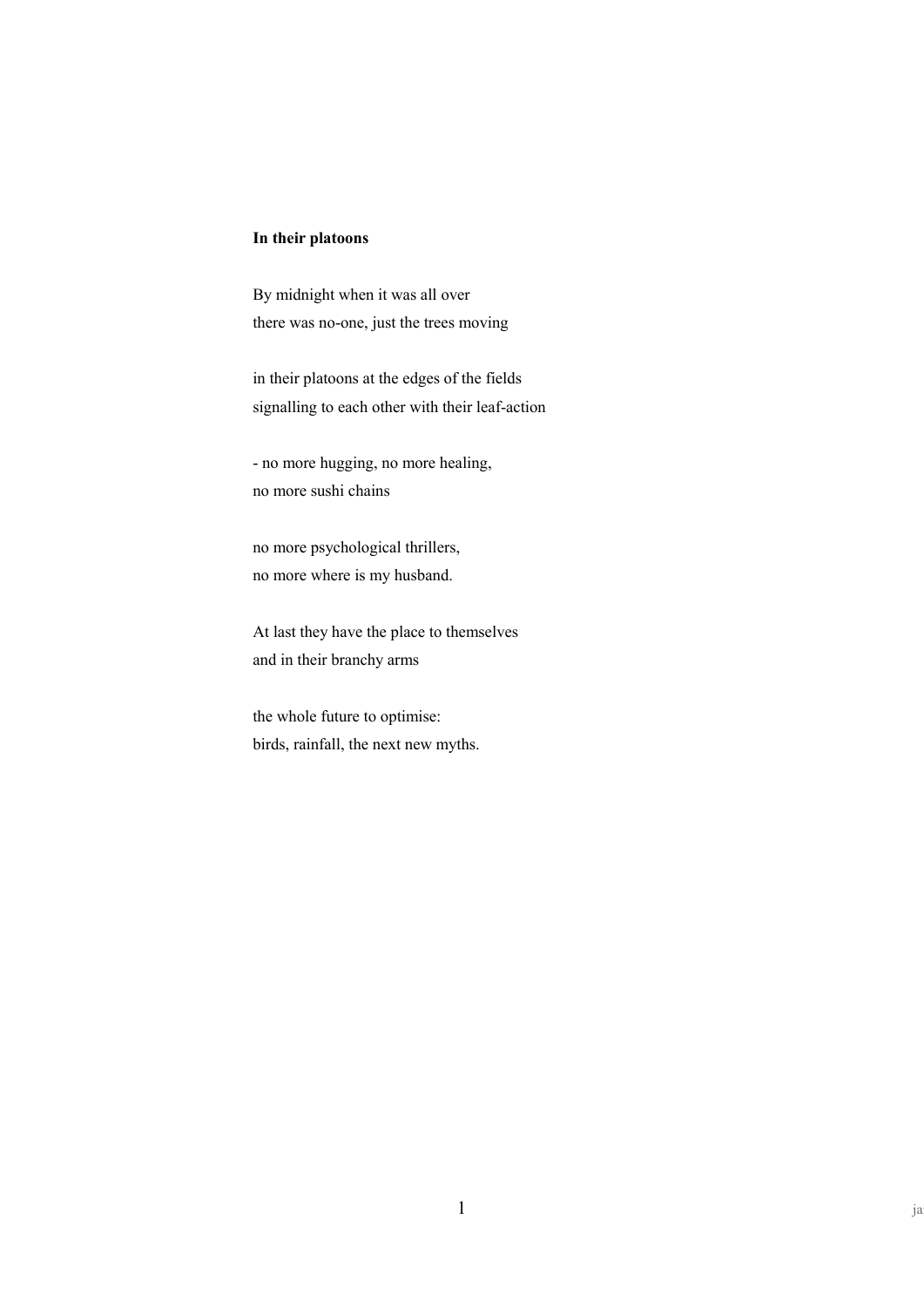## **The streaming**

I heard it faintly and cutting down an alley beside the metro passed through its narrow air as close as skin - like sky that enters through an open window - to find your disused mobile ringing there, propped beneath a dusty tree. Your voice sounded so near, the line as clear as if you were beside me on a plane, almost something fictitious, though the tree bore witness ,roots and ribs networking earth and air. Where was that elsewhere you were calling from, or did I call you? Then came the rain, wild, unrestrained and ominous, its glassy strands descending through the undermiles of conduits to the lightless ocean bed. I saw the phone, I saw my hand. Where there'd been skin was now a web of ivy heading for my heart. It seemed a long way back then - the alley's open window, the chance to be like sky again, to cast my cloudless eye across the world, see nothing but its wide and lovely surfaces.